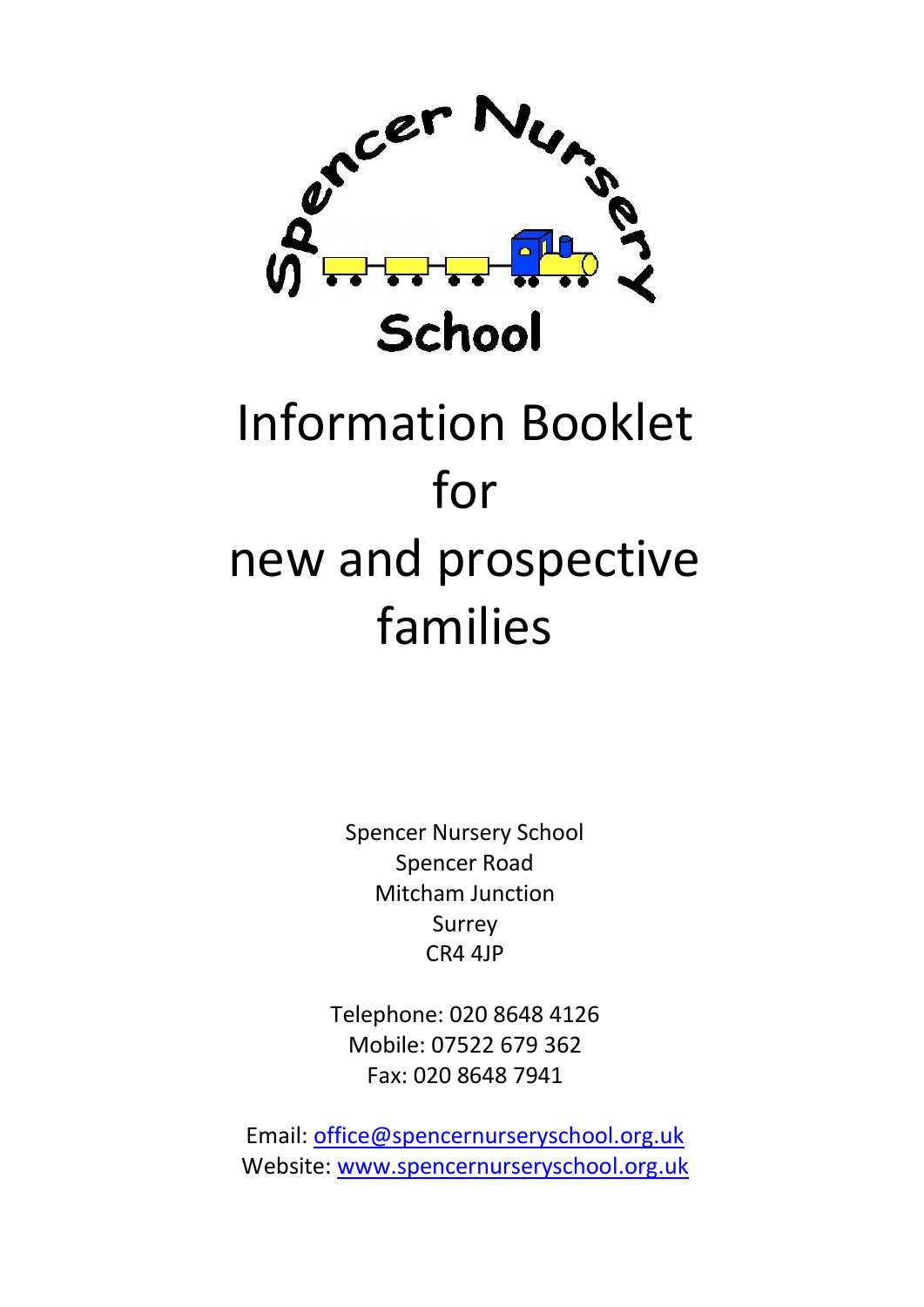At Spencer Nursery School, our ethos, vision and values are focused on four core principles:





#### **Courage**

We help our children to be brave as they meet new experiences and difficult situations. We empower our children to have the confidence to take risks.

#### **Enthusiasm**

We aim to build on our children's thirst for learning by offering them an engaging, exciting curriculum led by their own interests and enjoyment.

#### **Respect**

We believe all our children are special and should treat each other with care and courtesy. We encourage them to make the right choices and to have good manners. We teach them to not make fun of friends, and to be polite.

#### **Achievement**

We encourage all our children to believe in themselves and know they are capable of achieving amazing things. We celebrate all their successes and teach them to take pride in themselves.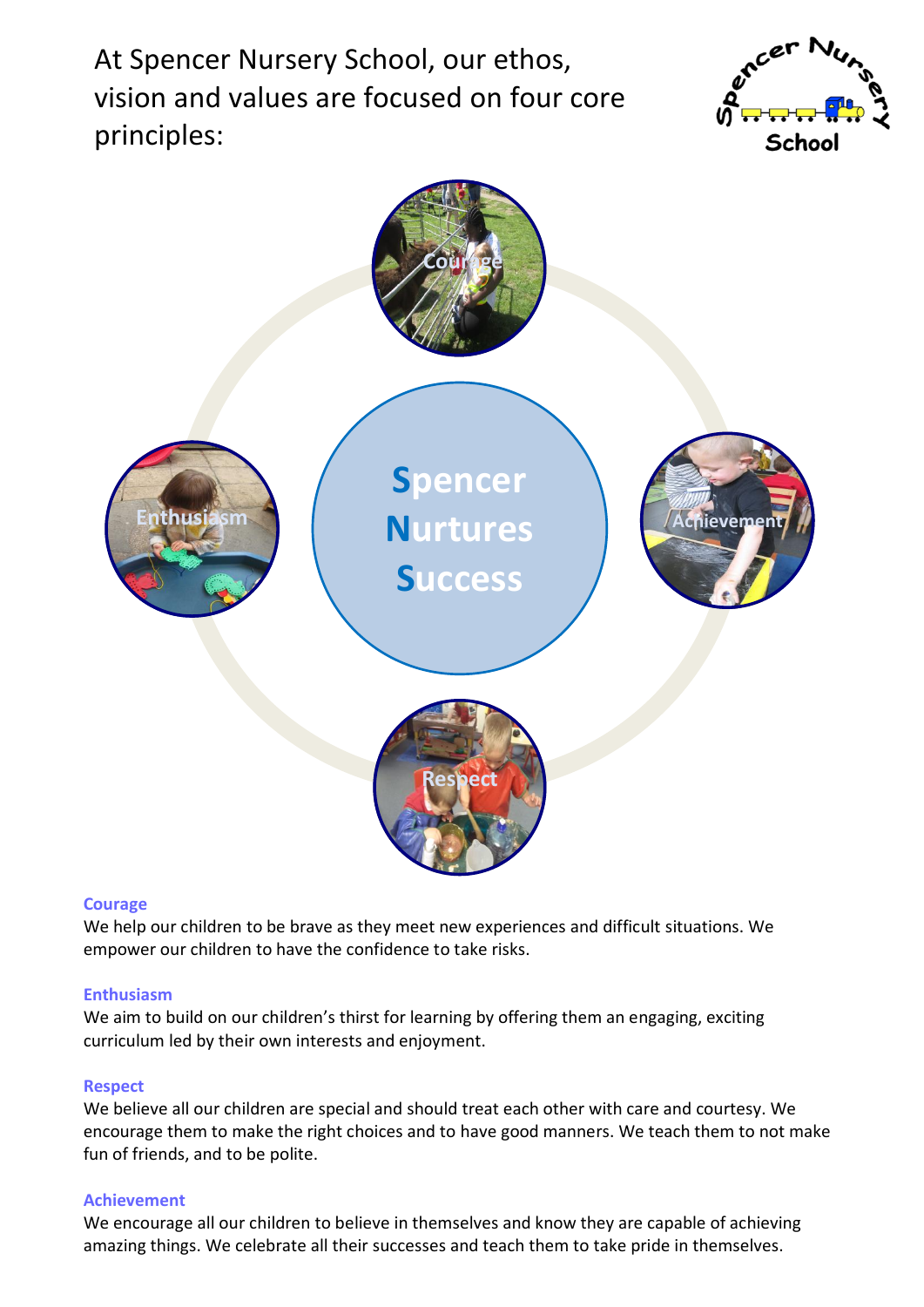

## **Welcome to Spencer Nursery School**

We have written this information pack to give you as much information as possible about the school and the ways in which we can provide for your child's and family needs. We hope that you will find it useful. If you have any questions that you wish to discuss you are welcome to telephone or come in and see us.

Spencer Nursery School is a local authority maintained nursery school with additional private childcare provision for children under five, open for 51 weeks of the year. We are committed to delivering high-quality affordable childcare and education.

The school's main aim is to work in partnership with parents/carers to secure the intellectual, social, emotional and physical development of their child(ren) so that each one transfers to primary school as a confident, competent learner.

Spencer Nursery School is federated with Hackbridge Primary School. Hackbridge Primary School is based on two sites: Hackbridge Corner, Hackbridge Road, Wallington, SM6 7AX and London Road, Mitcham Junction, Surrey, CR4 4HS. We share a Headteacher, Deputy Headteacher & SENCo and Governing Body.

## **THE STRUCTURE OF OUR CHILDCARE AND EDUCATION SERVICES**

We have 3 main rooms:

Ladybirds (provision for children aged from 3 months to 2 years and a term) Bumblebees (provision for children aged 2 years and a term to 3 years and a term) Fireflies (provision for children aged 3 years until they leave to start Reception)

Across all of our rooms, the curriculum is planned in line with the appropriate age and stages of development within the Early Years Foundation Stage curriculum.

#### **Ladybirds (provision for children aged from 3 months to 2 years and a term)**

A major feature of the provision for children in this room is a programme that meets the very particular individual needs of children aged from 3 months to 2 years by supporting their emotional, social and intellectual development within a caring, supportive and stimulating environment. The provision is planned and delivered by qualified Early Years Educators. Our 0-3 Manager oversees the provision across Ladybirds and Bumblebees.

The childcare and education in Ladybirds is provided by a highly qualified team who are experienced with caring for children of this age group and are committed to the provision of a nurturing environment, which supports individual children's growth and development.

#### **Bumblebees (provision for children aged 2 years and a term to 3 years and a term)**

Within Bumblebees, activities continue to be planned which stimulate and challenge children's growing knowledge and understanding of the world around them. As in Ladybirds, the provision is planned and delivered by qualified Early Years Educators. A caring, supportive and nurturing education and childcare facility is provided within the room. Our 0-3 Manager oversees the provision across Ladybirds and Bumblebees.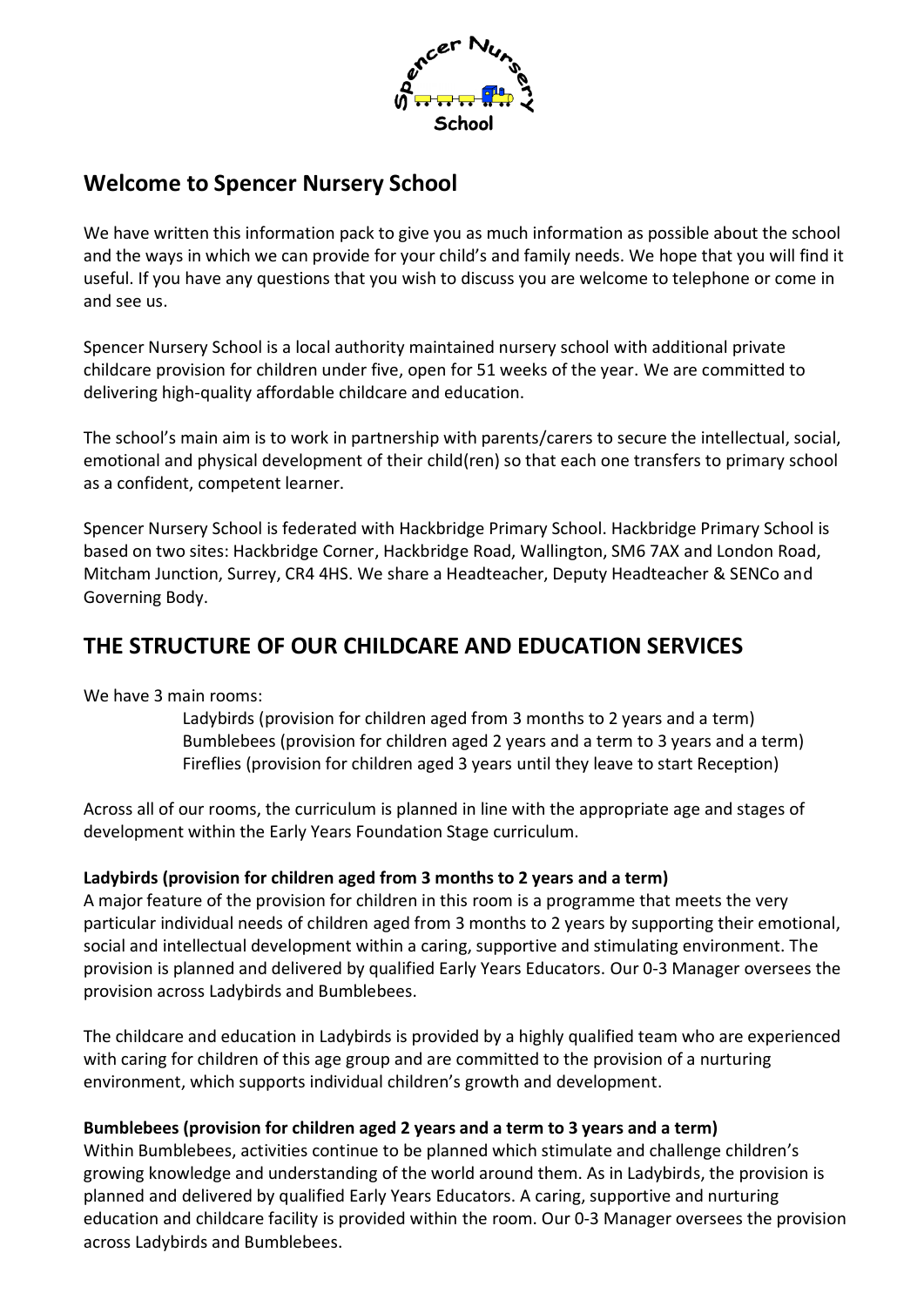#### **Fireflies (provision for children aged 3 years until they leave to start Reception)**

In Fireflies, there is a qualified Teacher who leads the planning and teaching alongside experienced Early Years Educators. A caring, supportive and nurturing childcare facility is provided within the room, with extended hours beyond the core education day. The extended hours provision is provided by the same team who support the education element of the day, to ensure continuity and security for the children in our care.

In the term after they have turned 3 years old, children are entitled to receive 15 hours of free nursery education via Free Education Funding (FEF). Some parents may also find that they are eligible for a total of 30 hours extended eligibility funding, where they meet the government's criteria for this. You can check your eligibility at [www.childcarechoices.gov.uk](http://www.childcarechoices.gov.uk/) .

Children attending our Fireflies class, must sign up for a minimum of three days per week.

## **NUMBER OF PLACES AVAILABLE, HOURS OF OPERATION AND MINIMUM DAYS OF ATTENDANCE**

#### **Ladybirds**

We offer 12 full day places from 8am until 6pm, on a year round basis, each day for children aged three months to two years and a term. Places are available for between 1 and 5 days a week on a fixed pattern of attendance and determined by school capacity. All places in the room are on a year round basis **only**.

#### **Bumblebees**

We offer 12 full day places from 8am-6pm, on a year round basis, each day for children aged 2 years and a term to 3 years and a term. Places are available for between 1 and 5 days a week on a fixed pattern of attendance and determined by school capacity. All places in the room are on a year round basis **only**.

#### **Fireflies**

We offer 24 places per day for children aged three years and a term until the end of the term before they start Reception – 8 places are offered on an 8am-4pm day length and 16 places are offered on an 8am-6pm day length. Children are required to attend for a minimum of 3 days a week; many attend for 4 or 5 days. All places in the room are on a year round basis **only**. All children aged 3 and 4 years automatically receive 15 hours Free Education Funding for 38 weeks (term time) per year. Some families may be eligible for 30 hours extended entitlement. Please speak to our School Business Manager for more information.

## **HOW TO APPLY**

If you are interested in your child joining the waiting list for any of our rooms, please complete our application form and return this to the office at Spencer Nursery School. Please return the relevant form you will find at the back of this booklet, together with a non-refundable cheque/cash (covering administration costs) for £10.00, to be placed on the waiting list. Please note ID will also be required, as detailed on the application form.

Visits to the school are encouraged and welcomed. Please contact us on **020 8648 4126** to arrange a visit at your convenience.

Sandra Tanner, our School Business Manager, will be pleased to give you more information and arrange a visit to the school for you and your child.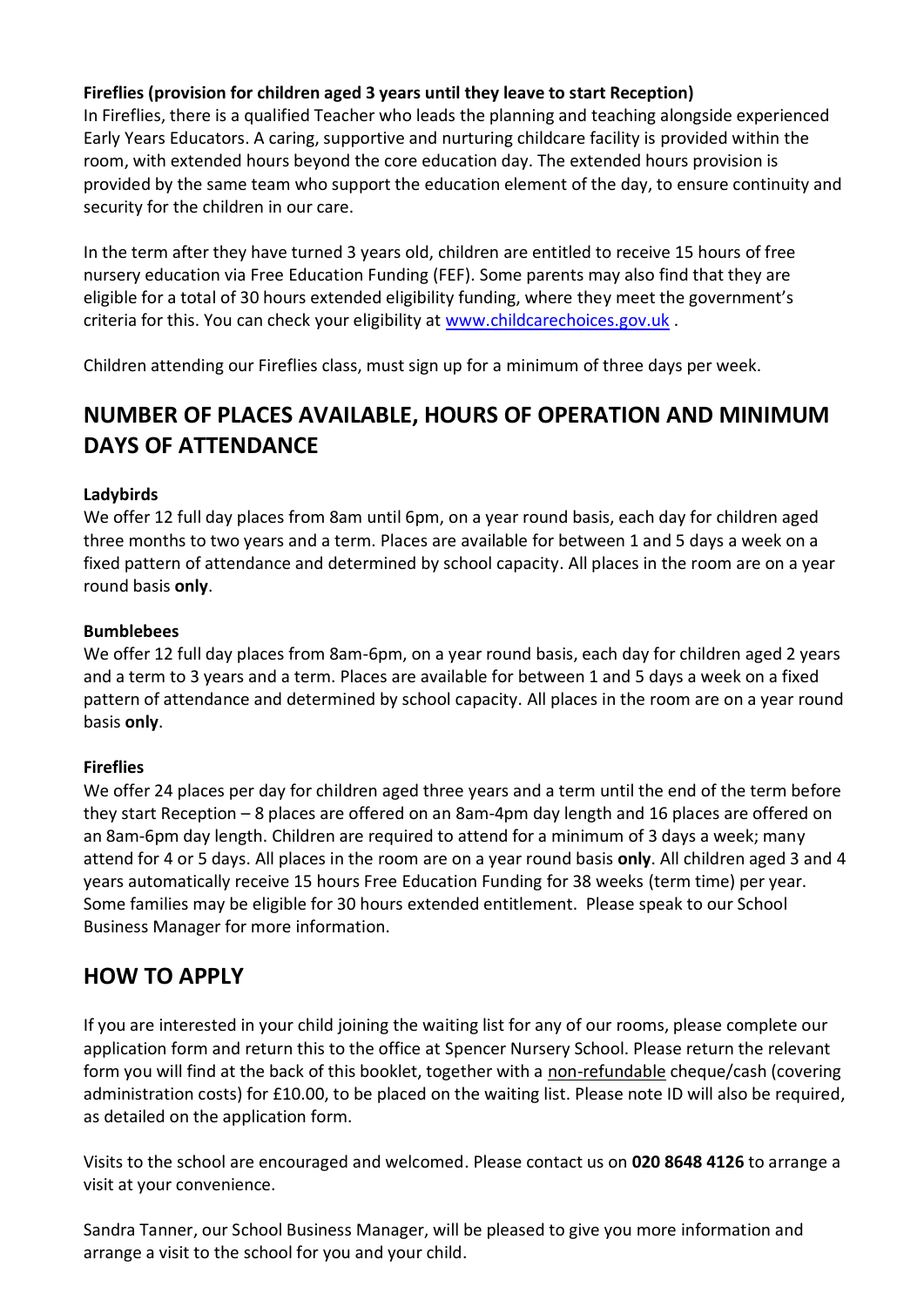## **ADMISSIONS POLICY**

#### **Spencer Nursery School Admission Arrangements for Entry in 2020/2021 and 2021/2022**

All places offered are on a 51 week of the year basis.

#### **Entry to Nursery**

The offer available is as detailed below:

a) Ladybirds (provision for children aged from 3 months to 2 years and a term) PRIVATE FUNDED CHILDCARE ONLY – FULL FEES APPLY. 12 full day places are available from 8am-6pm on a year round basis, for between 1 and 5 days a week.

b) Bumblebees (provision for children aged 2 years and a term to 3 years and a term) PRIVATE FUNDED CHILDCARE ONLY – FULL FEES APPLY. 12 full day places are available from 8am-6pm on a year round basis, for between 1 and 5 days a week.

c) Fireflies (provision for children aged 3 years until they leave to start Reception) PRIVATE FUNDED EDUCATION AND CHILDCARE – children are entitled to either 15 hours Free Education Funding or 30 hours Extended Entitlement Funding from the term after they are 3 years of age and this is accounted for within our fee structure.

8 places a day are available on an 8am-4pm basis, for between 3 and 5 days a week. 16 places a day are available on an 8am-6pm basis, for between 3 and 5 days a week.

Attendance at Spencer Nursery School does not give priority for a place in Reception at Hackbridge Primary School in our federation and a separate application for a starting school/Reception place must be made directly to the London Borough of Sutton.

Admissions are considered on a termly basis, where there is place availability. Where a child might be eligible to join at the start of the spring or summer term, but no places are available, the school will maintain a child's name on the waiting list until the subsequent term, or the start of the next autumn term.

#### **Applications**

Applications for nursery places at Spencer Nursery School must be made directly to the school using the school's nursery application form. Forms are available for download from the school's website or a paper copy can be collected from the school office. Forms must be returned with the nonrefundable £10.00 administration fee.

Parents/Carers should ensure that they indicate on their application form which type of provision they are applying for by ticking in the box next to the provision type that they wish their child to be considered for a place in.

Applications to start nursery in 2020/21 must be made between 2nd September 2019 and 18 January 2020.

Applications to start nursery in 2021/22 must be made between 2nd September 2020 and 18 January 2021.

Any applications received after this date will be considered 'late'.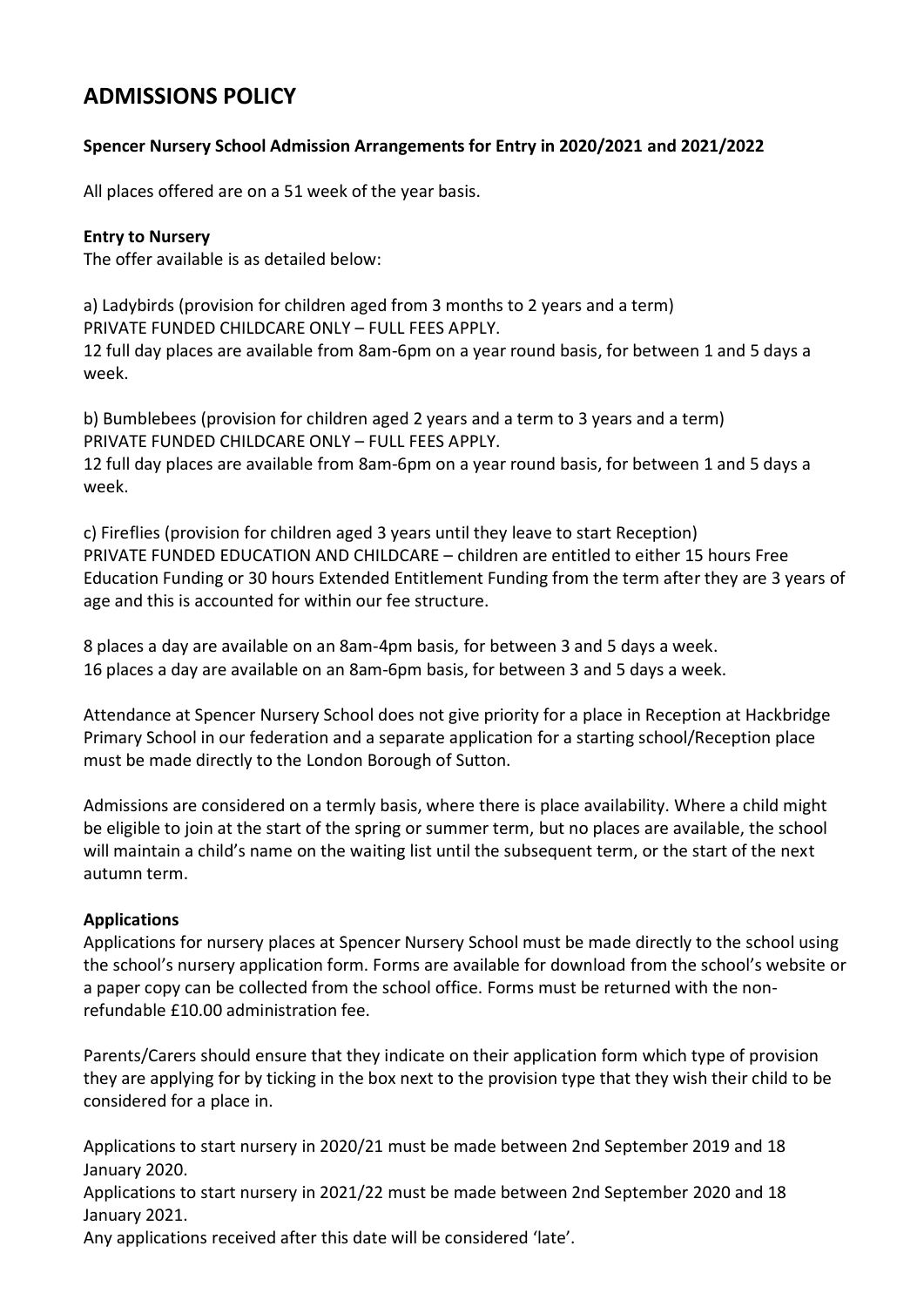There may be some vacancies for children to start in the 2020/2021 academic year. Please check availability with the School Office.

#### **Admissions and Oversubscription Criteria for Nursery**

#### Ladybirds and Bumblebees

Waiting lists are in operation for places within these rooms. New applications will be ranked according to the date which they are received.

Once a place becomes available, families are contacted by telephone and an offer is made. If the first family contacted turns down the place the next family on the waiting list is contacted until the place is filled.

It is advisable to place your name on the waiting list as early as possible due to the high demand for places in Ladybirds. Many families choose to apply for a place when they are expecting. Please be aware that if you apply when you are expecting we would not contact you with regards to a place until you have informed us of the baby's actual date of birth and their legal name.

#### Fireflies

In Fireflies, 4 year old children will be considered before 3 year old children, after which priority will be given on the basis of

a) Looked after children or previously looked after children (see note 1).

b) Where there are professionally supported medical reasons or exceptional social reasons why a child should attend a particular nursery (see note 2).

c) Where a sibling is already in the nursery school at the time of admission (see note 3).

d) Straight Line distance between the child's home address and Spencer Nursery School (see note 4).

Where oversubscription occurs in categories (a)-(c) above, the subsequent criterion will be applied as a tie-breaker. If oversubscription occurs in category (d), and home to school distance is equal, rank order will be randomly generated.

Children who are not accommodated for a place will remain on the waiting list until a place becomes available. Families are welcome to get in contact with the school to find out if there is any progress.

### **Cautionary Note: - Although Spencer Nursery School will try to allocate places in the next rooms for children who attend Ladybirds and/or Bumblebees, there is no guarantee of a place for when your child is due to transition. Individual advice will be given to all families.**

#### **Notes**

1) Looked After Children or Previously Looked After Children

A looked after child is a child who is (a) in the care of a local authority, or (b) being provided with accommodation by a local authority in the exercise of their social services functions (see definition in section 22(1) of the Children Act 1989). A previously looked after child is a child who was adopted, or subject to a residence order, a child arrangements order, or special guardianship order, immediately following having been looked after.

2) Professionally Supported Medical Reasons or Exceptional Social Reasons Applicants wishing to be considered under this criterion must supply professional evidence supporting their case at the time of application. Providing evidence does not guarantee priority under this criterion; the school will consider if the evidence provided demonstrates that the child must attend a particular school and cannot reasonably attend an alternative school. Applicants will not be individually advised if their application has been prioritised under this criterion.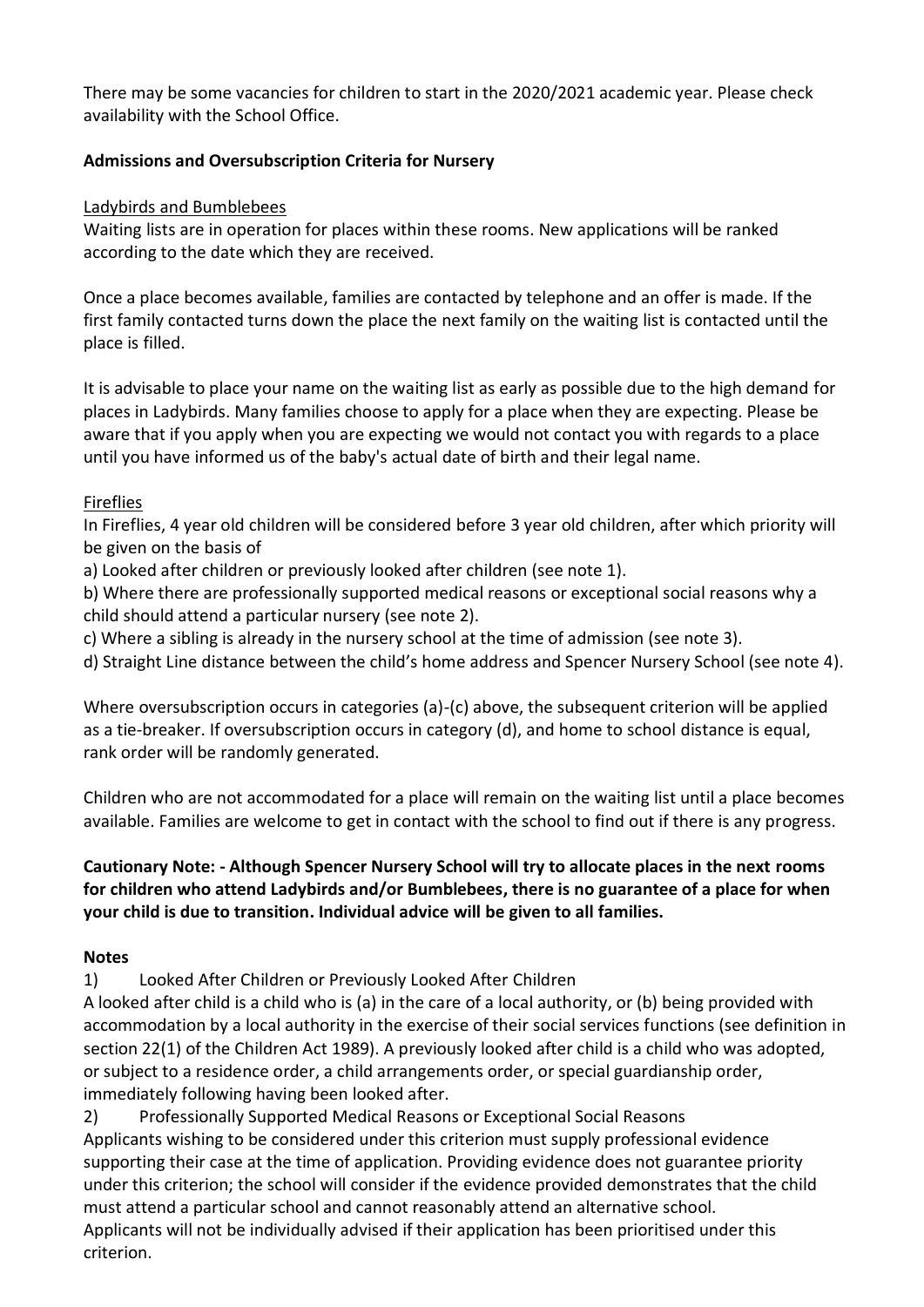### 3) Siblings

Sibling refers to brother or sister, half brother or sister, adopted brother or sister, step brother or sister, or the child of the parent's/carer's partner, and in every case, who is living as part of the same family unit at the same address, Monday to Friday.

Siblings in N2 at the time of an application to start Nursery will not qualify as a sibling for admission. 4) Straight Line Distance

Distances will be measured in a straight line from the child's home address, with those living closer to the school receiving the higher priority. All distances will be measured by an online map checker which calculates the distance as the crow flies between a child's home address and the school. The child's home address excludes any business, relative's or childminder's address and must be the applicant's normal place of residence. If there is a genuine equal share custody arrangement between the two parents, the address that will be used will normally be the address of the parent who is claiming Child Benefit for the child, however all available evidence will be considered. The address to be used for the initial allocation of places will be the child's address at the closing date for application. Changes of address up to dates stated in the scheme may be considered if there are exceptional reasons behind the change, such as if a family has just moved to the area, or has returned from abroad. The address to be used for waiting lists, after the initial allocation, and for mid-term admissions will be the child's current address. Any offer is conditional upon the child living at the appropriate address on the relevant date. Parents have a responsibility to notify the school of any change of address.

Please note:

Applicants in short term rented accommodation may be asked to provide evidence of their current and former housing arrangements.

Where an applicant has ownership of a property, that should be used for the purposes of school admission and the applicant must provide evidence and reasons for the use of any other address. Where an applicant rents a property and has ownership of an alternative property, the rented property will only be used for admission purposes if the child has been resident away from the owned property for a period of 18 months or more at the closing date for applications. Any applicant who moves from a rented or temporary address in advance of their child taking up their school place may have their place withdrawn if it is found the family have returned to an address already in their ownership.

The school will investigate whether the place should be withdrawn if the pupil is not resident at the application address at the time of the entry point.

The school will always investigate a case where the application address has previously been used to gain a school place fraudulently.

Where it is found an address has been used for the purposes of admission where the child is not ordinarily resident, the application and any place offered will be withdrawn.

An offer found to have been gained fraudulently will be withdrawn. This may also be the case where the child has started the school.

In some cases, places may not be withdrawn once a child has been attending the school for a term or more. In these circumstances future sibling applications will not be given sibling priority for places and will be considered under the next appropriate criterion.

#### **Waiting Lists**

In Ladybirds and Bumblebees, the waiting lists will operate according to application date received ranking.

In Fireflies, the ranking and oversubscription criteria shown above will apply and without regard to the date the application was received or when a child's name was added to the waiting list. Children with education, health and care plans will take priority over children on a waiting list, as directed by the local authority.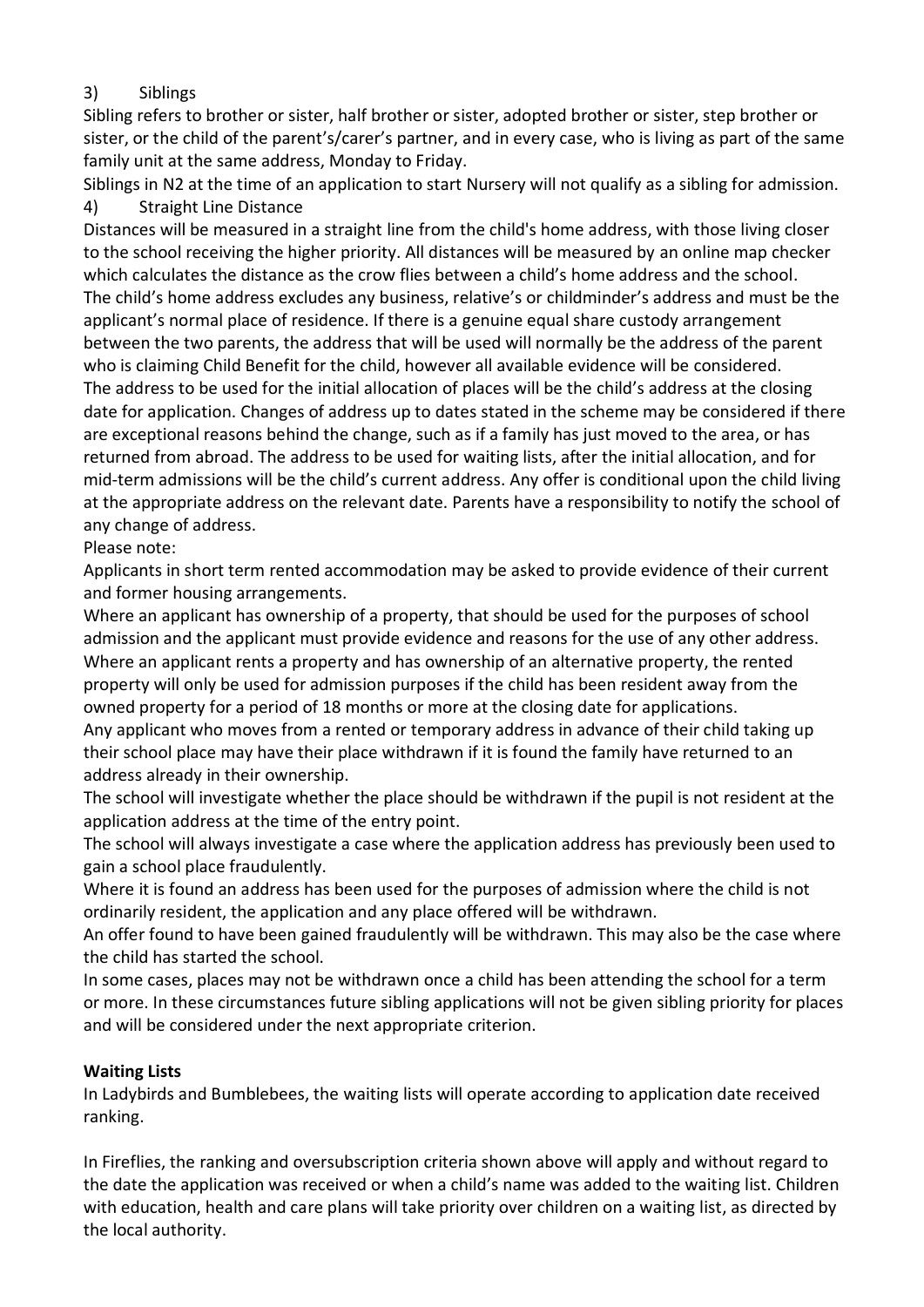Children applying for nursery who are not offered a place for the year in which they have applied will be automatically added to the school's waiting list for that year. Nursery waiting lists will be reviewed before being carried forward to the next academic year, to confirm which autumn and spring born children wish to be considered for a place in the next academic year.

## **Appeals**

There is no right of appeal against a decision not to offer a nursery place.

## **FEES**

- Fees are charged to cover the cost of the hours accessed each day.
- All fees charged will be re-assessed in January/February of each year, prior to the start of the new financial year. We will inform families of any increase by the end of February.
- You may be eligible to apply for assistance with childcare fees, paid through the Working Tax Credit, Child Tax Credit or Childcare voucher systems. The School Business Manager will be happy to assist you with accessing this information.
- Fees are payable in advance on a weekly or monthly basis, dependent upon your preference.
- $\bullet$  All fees are payable in advance of the first day of attendance for weekly fees or the 1<sup>st</sup> of the month for monthly fees.
- Fees are charged for non-attendance due to sickness or holidays.
- You are not charged for Christmas closure days or Bank Holidays. However, usual fees are charged for in-service training days (3 days per year).
- The governing body reviews all fees charged on an annual basis. We aim to offer affordability to families whilst remaining financially sustainable in terms of being able to maintain the high quality of provision offered.

# **SCHOOL CLOSURES**

- A list of school closures is provided for all families on admission. This is to ensure families have written notice of all school closures well in advance. These can also be found on our website.
- As a local authority maintained nursery school, 3 closure days a year are allocated to inservice training for staff to ensure that high standards of delivery are maintained across the school. This is reflected in the quality of the programme offered to children and the high standards that children reach whilst at the school.

# **DEPOSIT**

- If you choose to pay your fees weekly, a minimum two weeks' fees deposit will be taken. If you choose to pay your fees monthly, a minimum one month's fees deposit will be taken.
- If your child increases their days during their stay with us, you may be required to increase your deposit to cover the additional days attended. This is to ensure the school holds a minimum of two weeks/one month's fees in case of non-payment of fees.
- The total deposit amount will be returned to you when your child leaves the school, subject to you giving the school four weeks' written notice.

# **HOME VISITS**

We offers families who are new to the school a short home visit as part of our admission process. These visits enable the child and family to meet their Key Person and a senior member of the school team in their home environment. This supports the settling-in process.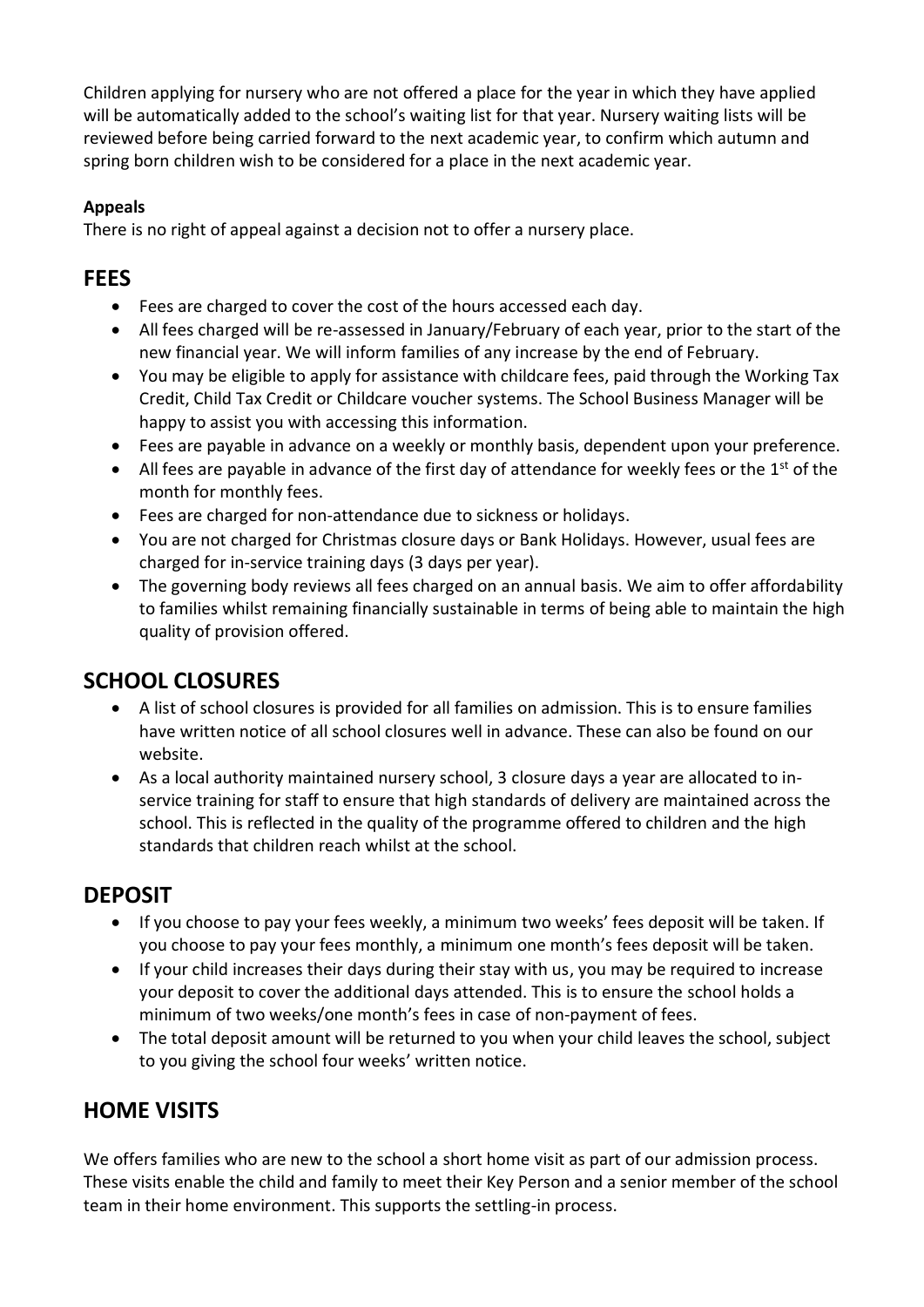## **STARTING NURSERY**

The nursery will be a new environment for your child who will need to adjust to the new people, experiences and a change in their normal routine. This can sometimes cause anxiety for you and for your child. All children are individuals and may take some time to settle. We try to make the adjustments as easy as possible for everyone – this sometimes involves making arrangements for your child to settle at their own pace. We ask all families to work in partnership with us to ease this transition from home to school in the best possible way that meets your child's individual needs.

## **YOUR CHILD'S KEY PERSON**

In the room that they attend, your child will be allocated a named Key Person who will support you and your child whilst they are with us. Your Key Person will get to know you and your child and will be your first port of call should you or your child need particular support.

## **ATTENDANCE**

Once children have been offered a place, punctual and regular attendance is essential if they are to establish good relationships with their peers and adults in the setting. Poor attendance and lateness make it difficult for children to establish themselves within the group and also fragments their learning opportunities. Full fees also apply on days that your child does not attend.

If your child is absent for any reason please telephone, email or text us to let us know, as we have to mark the register with the reason for absence. If you are running late, please telephone us to let us know so that we can order your child's lunch. We ask that you contact the office by 9:00am at the latest.

# **CHILDREN'S CLOTHING (INCLUDING UNIFORM FOR FIREFLIES)**

Children will need to wear clothing that they can manage themselves as this will support their growing independence and enable them to use their self-help skills, especially when visiting the toilet once they become independent in doing so. In cold or wet weather, provide sensible outdoor clothing as outside play is a very important part of the nursery day all year round for all rooms.

**Please name all items of your child's clothing** as many children wear similar clothing and they can become very upset when they can't find their own things.

Please refer to our Uniform policy – although Ladybirds and Bumblebees do not wear a specific uniform, there are general expectations for all pupils about typing up hair and not wearing jewellery or teething necklaces/bracelets/anklets. Details about suitable clothing for nursery is set out in the policy.

Children attending Fireflies are asked to wear a basic uniform, in line with the other nursery classes of the same age children across the federation.

## **HEALTH MATTERS**

It is vital that you inform us of any health matters affecting your child at any time. You must keep us informed about any changes to your contact telephone numbers so that we are able to contact you in case of an emergency. **All children must remain at home for at least 48 hours after sickness or diarrhoea as this is highly infectious to young children.**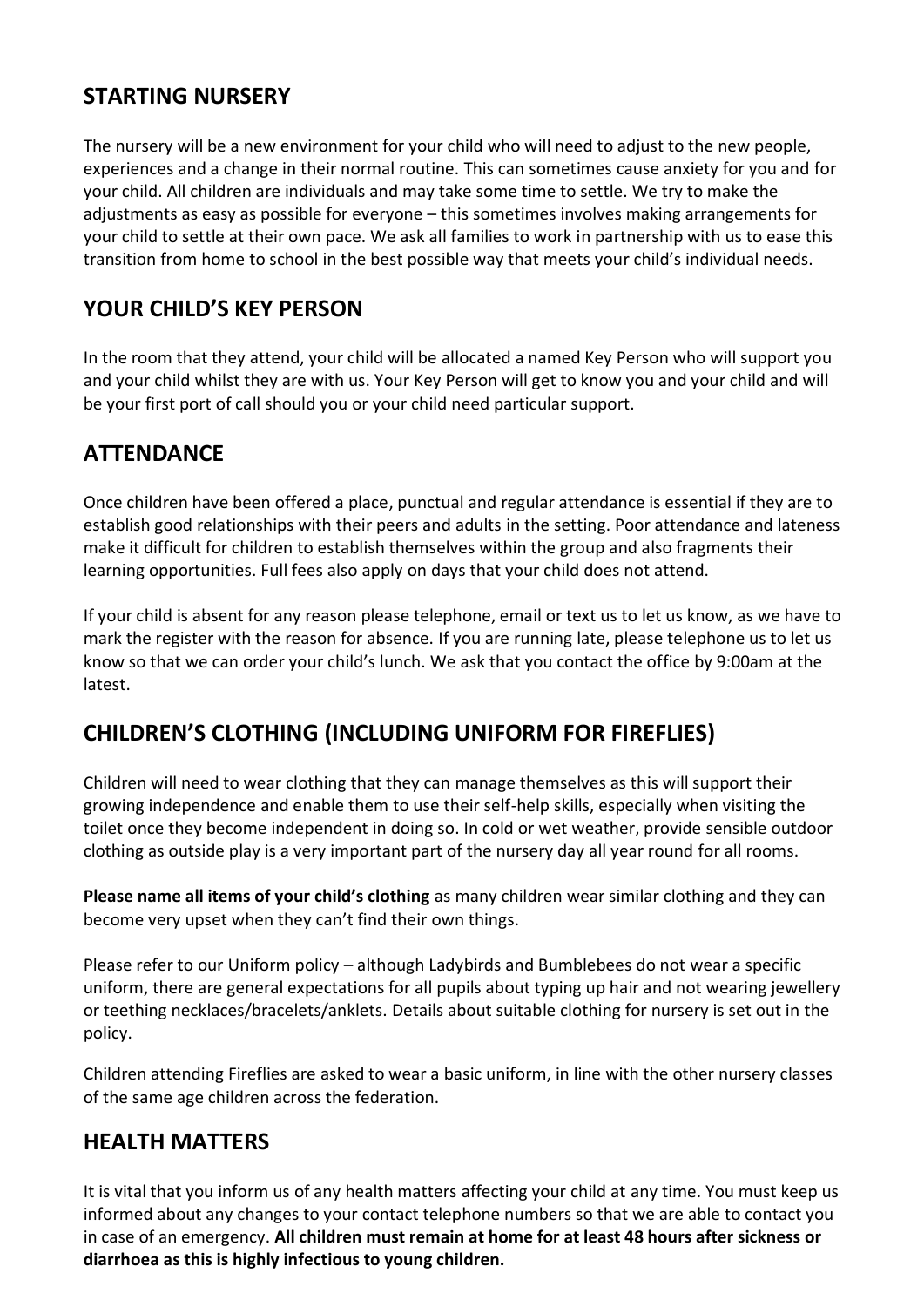## **INFECTIOUS DISEASES**

**Please inform the school if your child contracts scarlet fever, chicken pox, mumps, measles, conjunctivitis, impetigo or head lice** as we need to inform other parents, and in some cases the local health protection agency, of an outbreak. You will be asked to keep your child at home for the statutory period as recommended by your doctor following treatment. A sign will be placed on the relevant classroom door to inform other families that we have an outbreak so that they can be vigilant for signs of this in their own child.

## **MEDICINE**

**Children prescribed antibiotics need to be kept at home for the first 3 days of the course of antibiotics.** Medication prescribed by a doctor may be administered by staff, on the completion of medical forms, as a means of completing a course of medication.

Regular medication, such as asthma inhalers, can be administered by staff once medical forms have been completed.

Over-the-counter medication such as Calpol cannot be administered to a child at any time by school staff unless the child has a condition that a medical practitioner has written to advise they require this for or in the case of a child who develops a high temperature whilst they are at school, with parental permission. If the latter does occur, staff will seek permission from a parent via the telephone before administering Calpol to the child. If the school is unable to contact the parent(s) to gain this permission, the Headteacher, or in her absence a member of the Senior Management Team, will make a decision regarding the administration of Calpol to reduce a child's temperature until they can be collected as soon as possible by their parent or another nominated family member.

For children who are teething, staff will telephone parents to gain permission to administer Calpol. In the event that a child still has a high temperature after this, parents/carers will be telephoned to collect.

# **TRANSITIONS BETWEEN ROOMS ONCE YOUR CHILD IS WITH US**

## **Transitioning from Ladybirds to Bumblebees**

We aim, where place availability allows, to transition children from Ladybirds to Bumblebees in the term after they turn 2 years of age. On occasion, the transition may be delayed until the subsequent term, or academic year, if the Bumblebees room is already at full ratio.

Before transition occurs you will receive a letter, asking of your attendance requirements in Bumblebees.

The transition period from Ladybirds to Bumblebees is an important time for both children and their parents/carers. We will try to ensure that this transition goes as smoothly as possible. Prior to a child transferring to Bumblebees, you will be offered a transition meeting and given a transition booklet, which will explain some of the differences between the two rooms. The child's Key Person in Ladybirds will introduce them to the child's new Bumblebees Key Person. Each child will visit Bumblebees on a regular basis, initially accompanied by their Ladybirds Key Person.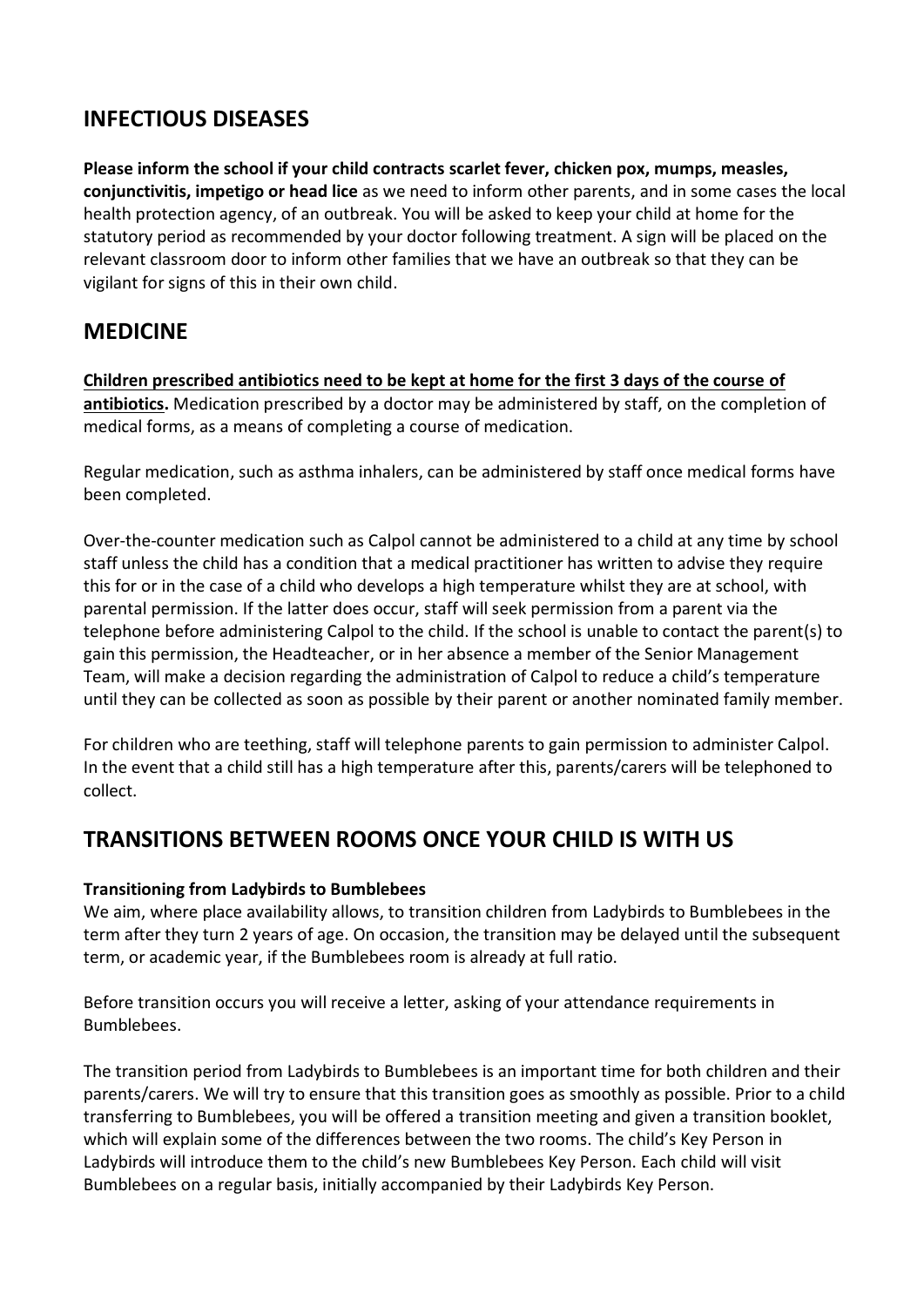Any amendment to your fees and contract, based on the requested days of attendance in Bumblebees, will also be issued at the time of transfer. You may be required to pay an additional deposit based on your child's new fees.

#### **Transition from Bumblebees to Fireflies**

We aim, where place availability allows, to transition children from Bumblebees to Fireflies in the term after they turn 3 years of age. On occasion, the transition may be delayed until the subsequent term, or academic year, if the Fireflies room is already at full ratio.

Before transition occurs you will receive a letter, asking of your attendance requirements in Fireflies. If you are applying for 30 hours extended eligibility funding for when your child joins Fireflies, you must have made this application in the term before they begin the Fireflies class for the code to be valid.

The transition period from Bumblebees to Fireflies works in the same way as the transition from Ladybirds to Bumblebees. It is again an important time for both children and their parents/carers. Prior to a child transferring to Fireflies, you will be offered a transition meeting and given a transition booklet, which will explain some of the differences between the two rooms. The child's Key Person in Bumblebees will introduce them to the child's new Fireflies Key Person and the Class Teacher. Each child will visit Fireflies on a regular basis, initially accompanied by their Bumblebees Key Person. For the final week of their transition, children will stay in Fireflies for lunch.

Any amendment to your fees and contract, based on the requested days of attendance in Fireflies, will also be issued at the time of transfer. You may be required to pay an additional deposit based on your child's new fees.

# **SAFEGUARDING**

Children's wellbeing is paramount and we have a duty of care towards all children to ensure that they are safe and well cared for at all times. All staff employed by the school are recruited and vetted following government guidelines. The school has a named Designated Safeguarding Lead (Sandra Tanner) deputy Designated Safeguarding Leads (Emma Walford, Natalie Robins, Sharon O'Connor and Lauren Jackson) who all receive regular training in this area.

All staff receive Safeguarding training on an annual basis and are subject to a DBS check on appointment.

## **SPECIAL EDUCATIONAL NEEDS**

We aim to meet the needs of all children and promote an inclusive ethos across the whole school. The school works in partnership with other professionals to support children identified with specific needs to ensure they get the right support to learn and develop alongside their peers. Please contact the school to discuss your child's individual needs with our SENCo.

# **BEHAVIOUR POLICY**

We believe in and provide a positive approach towards behaviour management as we know that young children learn and thrive through encouragement and praise. We role-model and explain to children how we expect them to behave towards others and we support them to develop their thinking skills to understand what they are doing and what this may mean for others. We work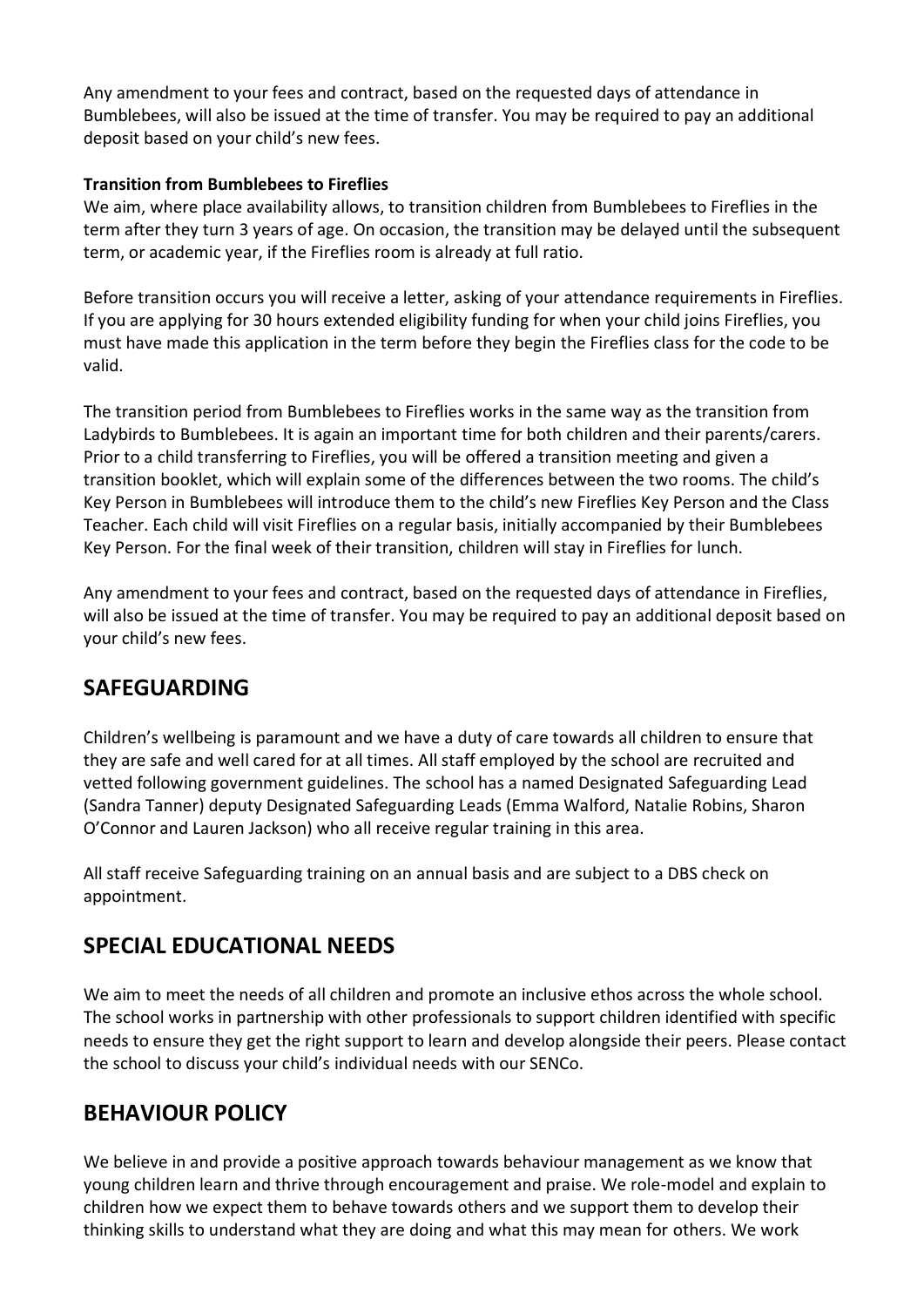closely with families in order to provide a consistency of approach and encourage families to work with us if their child has difficulties at any time.

# **DROPPING OFF AND COLLECTING CHILDREN**

On our admissions form, we ask all families to let us know who the named adults are that will be dropping off and collecting their child on a usual basis. We will not allow a child to go home with an adult who is not on this list and we will ask them to wait whilst we telephone the parent to check with them. We do not allow a child to leave with anyone under 16 years of age. If there is a change of collector we will ask you to complete a form giving us permission to allow your child to go with this person.

If you are going to be late to collect for any reason, please telephone the school to let us know and we will reassure your child where you are and what has happened. If you are consistently late (past your booked session time), you will be charged a late collection fee. We encourage all families not to be late as this creates undue distress for your child.

#### **When leaving your child at nursery we suggest you:**

- Always say 'goodbye' to your child, smile and leave, even if they are upset (never slip out).
- Leave as soon as you can after you have said goodbye as prolonging your exit will only upset your child for a longer period of time if they are upset. Please understand if we need to talk to you about this.

#### **Please remember:**

- If there are any tears, please be reassured that we will never leave your child to cry for long periods without contacting you. You are welcome to ring us at any time to check how your child is if you are worried.
- To be confident in your child's ability to cope without you and in the staff's ability to support your child.
- Not to use the nursery as a threat or punishment as this affects the relationship that we have with your child.
- Do talk to other parents; this will reassure you that all children go through similar behaviours and upsets from time to time.

# **HOW IS MY CHILD DOING?**

There will be regular opportunities for you to discuss your child's development and progress with your Key Person and, once your child has transferred into Fireflies, with the Class Teacher. Your child will have a 'My Memories' file which documents their learning and development whilst they are with us and we ask you to regularly contribute towards this through the completion of a Parent Voice sheet or Magic Moment sheet. We believe that by working in close partnership with parents we can build a more detailed and complete picture of your child's development and learning. You may borrow this file at any time and, at the end of your child's time with us, we will present this file to you to treasure and keep.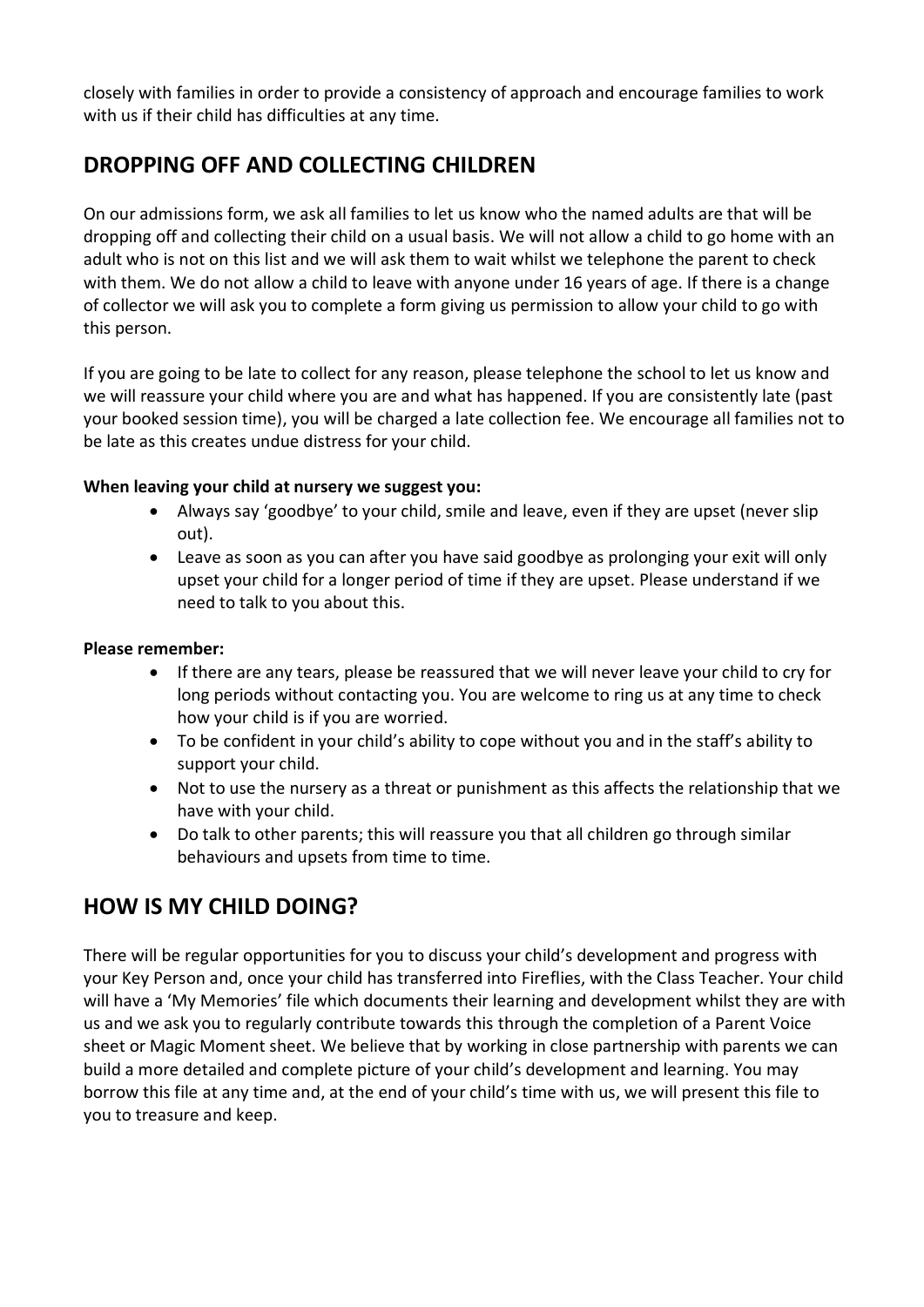# **SUPPORTING LEARNING AND DEVELOPMENT**

#### **The Early Years Foundation Stage (EYFS) Framework**

At Spencer Nursery School we base our activities, structures and routines on this guidance document which is written by the government. All children within the Birth to Five age range are included in this guidance.

The school's aim is to give every child the best possible start in life and support them to make good progress in their first years of learning. We acknowledge that the provision of a secure, safe and happy environment is essential and provides the opportunity for children to make the most of their abilities and talents as they develop and grow.

#### **How we put theory into practice**

We recognise that it is crucial to children's future success that their earliest experiences help to build a secure foundation for learning throughout their school years and beyond. To achieve this we ensure that all practitioners are sensitive to the individual development of each child in their care and ensure that the activities they are offered are suitable for the stage they have reached. We recognise that children need to be challenged, but supported, so that they can continue to enjoy learning. We achieve this aim through:

- On entry, collecting relevant evidence (All About Me information) from home from your child's first teachers – you/their family.
- Undertaking ongoing observational assessments. This information is then used by practitioners to inform planning that supports each child's continuing learning and development through a range of play-based activities and learning choices.
- A flexible approach that responds quickly to children's learning and development needs.
- Regularly tracking children's progress within all areas of curriculum provision and identifying areas for targeted support or further development.

We regard all children as competent learners from birth and recognise that they learn and develop in a wide variety of ways. We look carefully at all children and consider their needs, their interests, their learning styles and their stage of development. We use this information to plan a learning environment that provides challenging and enjoyable experiences across all areas of the early years curriculum offered at the school.

#### **Understanding the Curriculum**

There are seven areas within the curriculum, building skills and knowledge from birth up to the end of the academic year in which they reach the age of five. They are divided into three Prime Areas of learning and four Specific Areas of learning:

#### **Prime Areas**:

- Personal, Social and Emotional Development (PSED)
- Communication and Language (CL)
- Physical Development (PD)

## **Specific Areas**:

- Literacy (L)
- Mathematics (M)
- Understanding of the World (UW)
- Expressive Arts and Design (EAD)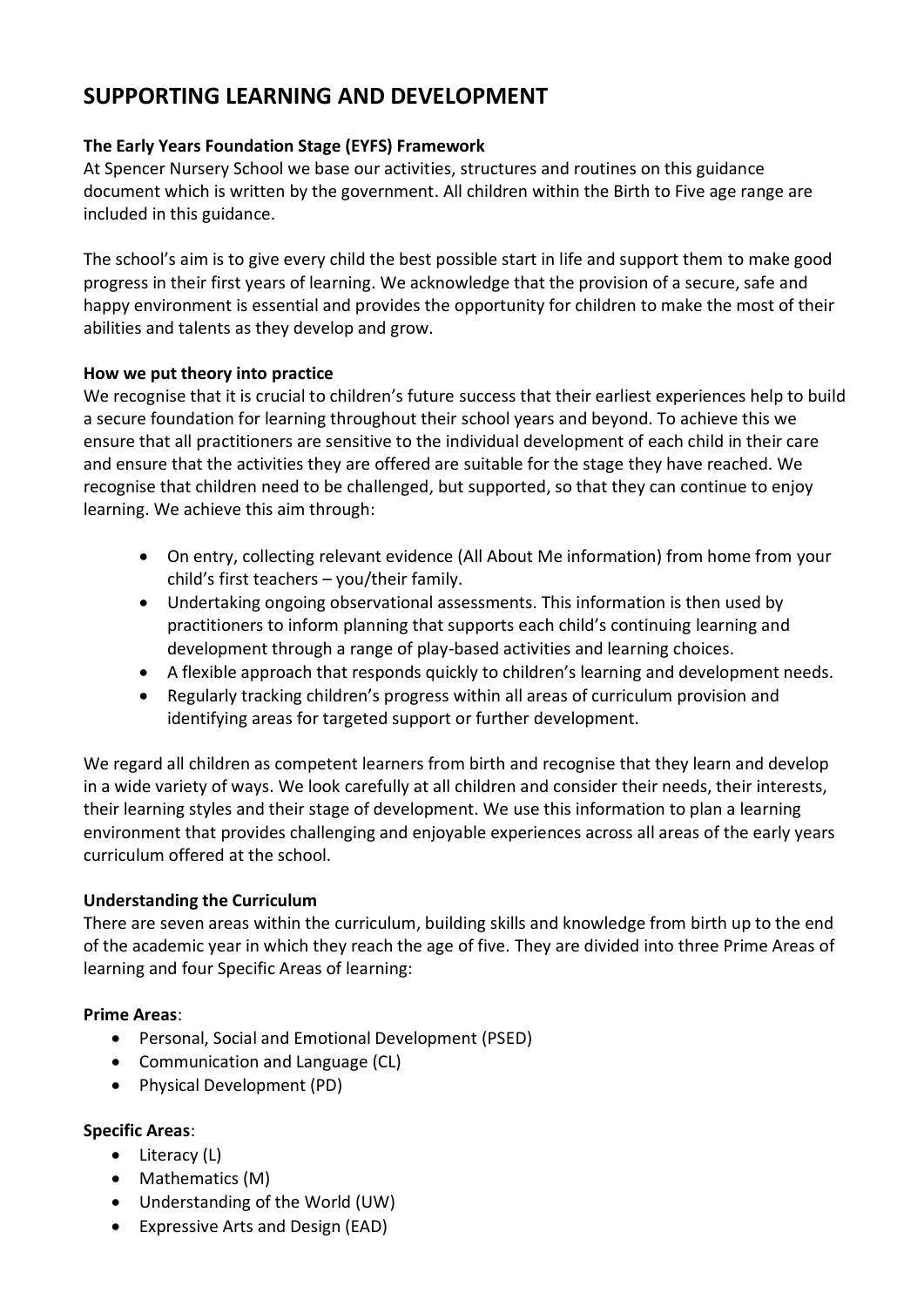The Prime Areas are closely linked to one another and are central to all other areas of learning and development. The more Specific Areas of learning are linked to certain domains of knowledge and skills which are necessary for children's successful engagement with that area of learning. They support the child's interest in the world around them and are influenced by the times we live in and society's beliefs about what it is important for children to learn.

#### **Assessment and Tracking Progress**

Children's individual progress within each area of learning is assessed on an ongoing basis, with data analysed termly. We also carry out 2 year checks and communicate information about attainment at the point of transfer between rooms. In this way practitioners are able to consider children's individual progress across all curriculum areas and provide targeted support for areas of individual need. Practitioners endeavour to work in partnership with parents and families to ensure that the child's ongoing development and progress is supported at home and at school to strengthen the learning taking place.

Our aim is to provide each child with opportunities to achieve at their own pace and enable them to see learning as a positive, active and enjoyable process. We seek parent's help and support with this process and ask that you celebrate your child's contributions and achievements with us, however small they may be.

If you have any questions during your time with us, please do not hesitate to speak to a member of staff, who will be happy to help.

## **EQUALITY AND DIVERSITY**

We have a commitment to equality of opportunity for everyone within the school to ensure the highest levels of achievement. We are opposed to stereotyping, racial prejudice, bullying or harassment and will take firm action to prevent this occurring at all times. We will challenge any incidents that show discrimination or prejudice and ask all families to work in partnership with us should this arise.

The school has worked in partnership with the local authority to improve access to the school site and buildings where change and improvement is possible. Our aim is to meet the diverse needs of all users and we welcome comments and suggestions with regard to the continued improvement of our facilities to make them accessible for all. We would ask parents and families to speak to a member of staff if they are experiencing any difficulties.

## **SAFETY AND PROTECTION**

We ask all parents and families to ensure that their child is supervised at all times on entering or leaving the school site. It is the responsibility of every adult entering or leaving the site to ensure that the front gate is firmly secured by the metal loop at the top of the gate to prevent children from opening it via the sliding gate bolt. **Please do not leave the front door open at any time**.

We also ask all families **not to park** on the marked zigzag lines outside the school – these are enforced by the local council.

Parking restrictions are also in place on the raised speed hump outside of the main nursery gate.

Please also do not park over our next door neighbours' drive.